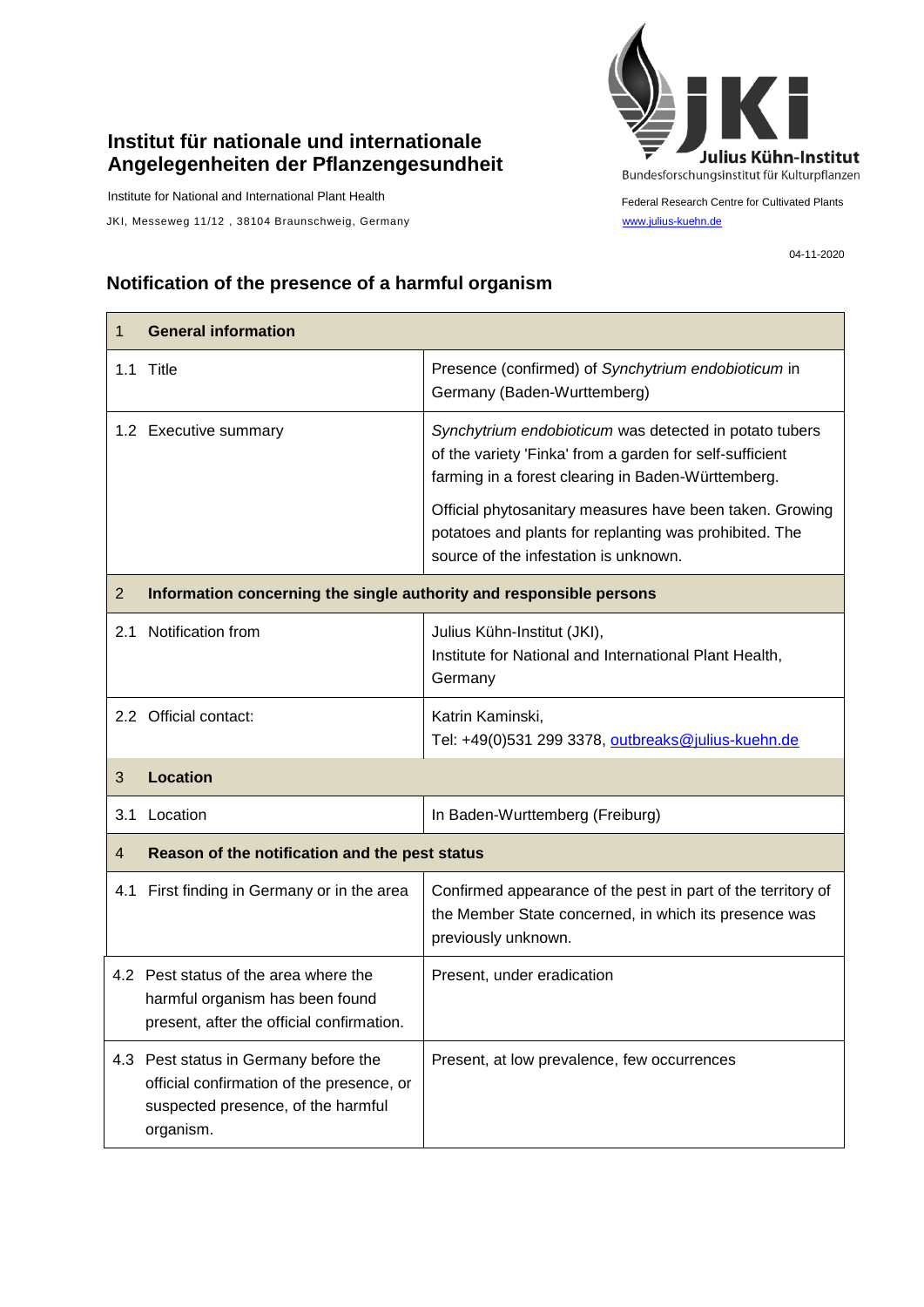|     | 4.4 Pest status in Germany after the<br>official confirmation of the presence of<br>the harmful organism. | Present, at low prevalence, few occurrences                                                                        |  |
|-----|-----------------------------------------------------------------------------------------------------------|--------------------------------------------------------------------------------------------------------------------|--|
| 5   | Finding, sampling, testing and confirmation of the harmful organism                                       |                                                                                                                    |  |
| 5.1 | How the presence or appearance of<br>the harmful organism was found.                                      | Information submitted by professional operators,<br>laboratories or other persons.                                 |  |
|     | 5.2 Date of finding:                                                                                      | 25-08-2020                                                                                                         |  |
|     | 5.3 Sampling for laboratory analysis.                                                                     | 09-09-2020                                                                                                         |  |
|     | 5.4 Name and address of the Laboratory                                                                    | Landwirtschaftliches Technologiezentrum Augustenberg<br>(LTZ) - Referat 33                                         |  |
|     |                                                                                                           | Neßlerstraße33                                                                                                     |  |
|     |                                                                                                           | 76227 Karlsruhe                                                                                                    |  |
| 5.5 | Diagnostic method                                                                                         | According to peer reviewed protocols.                                                                              |  |
|     |                                                                                                           | PM 7/28 (1) - Synchytrium endobioticum                                                                             |  |
|     |                                                                                                           | PM 7/28 (2)                                                                                                        |  |
|     | 5.6 Date of official confirmation of the<br>harmful organism's identity.                                  | 15-09-2020                                                                                                         |  |
|     | Infested area, and the severity and source of the outbreak in that area                                   |                                                                                                                    |  |
| 6   |                                                                                                           |                                                                                                                    |  |
| 6.1 | Size and delimitation of the infested<br>area.                                                            | $300 \; \text{m}^2$                                                                                                |  |
|     | 6.2 Characteristics of the infested area                                                                  | Open air - other: private garden                                                                                   |  |
|     | and its vicinity.                                                                                         | Other plant, part of a plant or plant product (ware<br>potatoes).                                                  |  |
|     | 6.3 Host plants in the infested area and its<br>vicinity                                                  | Solanum tuberosum                                                                                                  |  |
| 6.4 | Infested plant(s), plant product(s) and<br>other object(s).                                               | Solanum tuberosum                                                                                                  |  |
| 6.5 | Source of the outbreak                                                                                    | unknown                                                                                                            |  |
| 7   | <b>Official phytosanitary measures</b>                                                                    |                                                                                                                    |  |
| 7.1 | Adoption of official phytosanitary                                                                        | Official phytosanitary measures have been taken.                                                                   |  |
|     | measures.                                                                                                 | Those measures are taken inside the demarcated area.<br>Prohibition of growing potatoes and plants for replanting. |  |